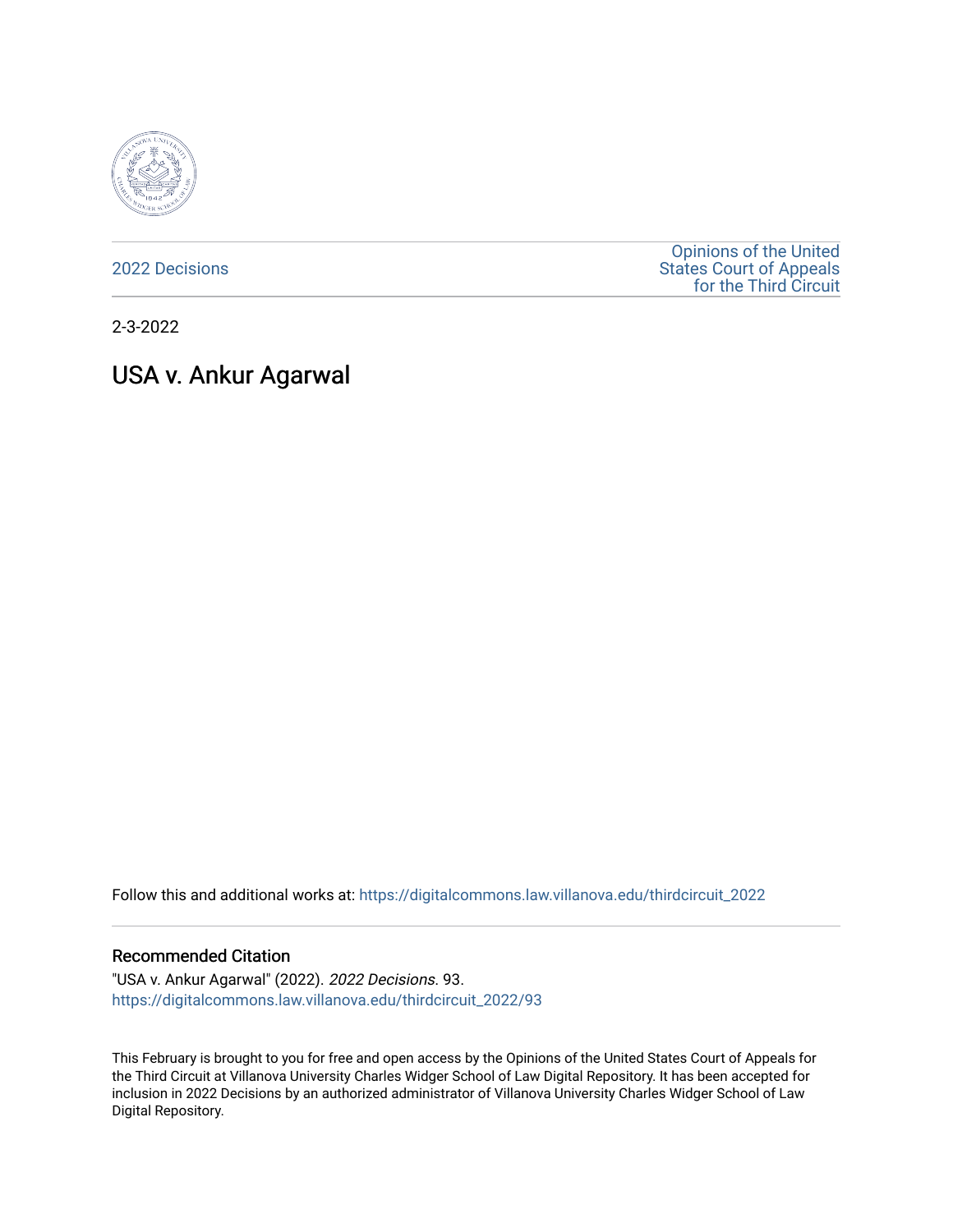## PRECEDENTIAL

# UNITED STATES COURT OF APPEALS FOR THE THIRD CIRCUIT

No. 20-2890

# UNITED STATES OF AMERICA

v.

ANKUR AGARWAL, Appellant

On Appeal from the United States District Court for the District of New Jersey (D.C. No. 2-19-cr-00770-01) District Judge: Honorable Susan D. Wigenton

Submitted under Third Circuit LAR 34.1(a) November 8, 2021

Before: HARDIMAN, MATEY, and SCIRICA, *Circuit Judges*.

(Filed: February 3, 2022)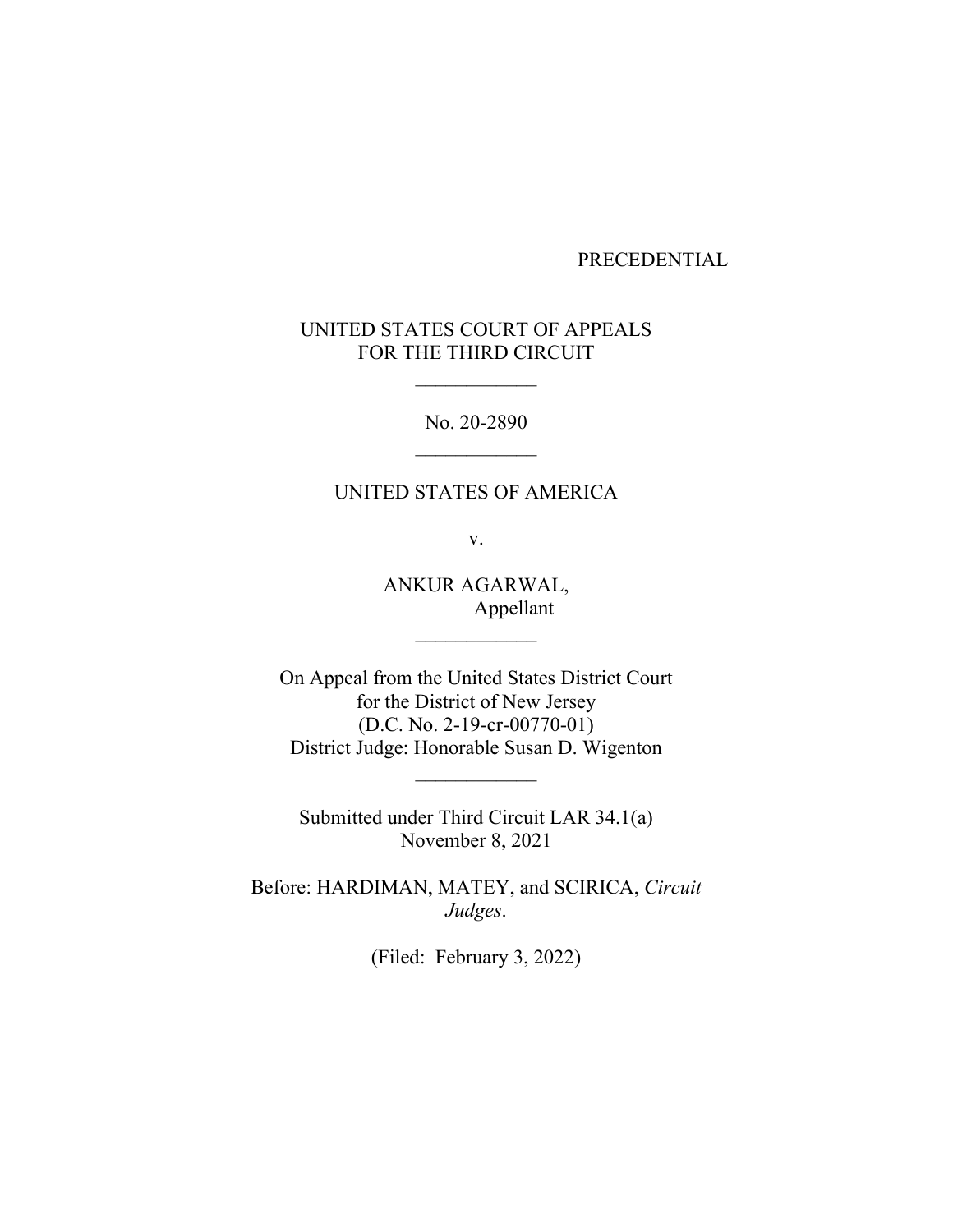Tor B. Ekeland Tor Ekeland Law, PLLC 30 Wall Street 8th Floor New York, NY 10005 *Counsel for Appellant*

Rachael A. Honig Mark E. Coyne Richard J. Ramsay John F. Romano Office of United States Attorney 970 Broad Street Room 700 Newark, NJ 07102 *Counsel for Appellee*

## OPINION OF THE COURT

HARDIMAN, *Circuit Judge*.

In this appeal, Ankur Agarwal asks us to vacate or modify the 94-month sentence he received after he pleaded guilty to aggravated identity theft and violations of the Computer Fraud and Abuse Act (CFAA). Agarwal argues his plea was unknowing because he could not have reasonably foreseen the nearly \$3,000,000 in losses that would be attributed to his CFAA violations. The record demonstrates otherwise. Agarwal signed the plea agreement aware that the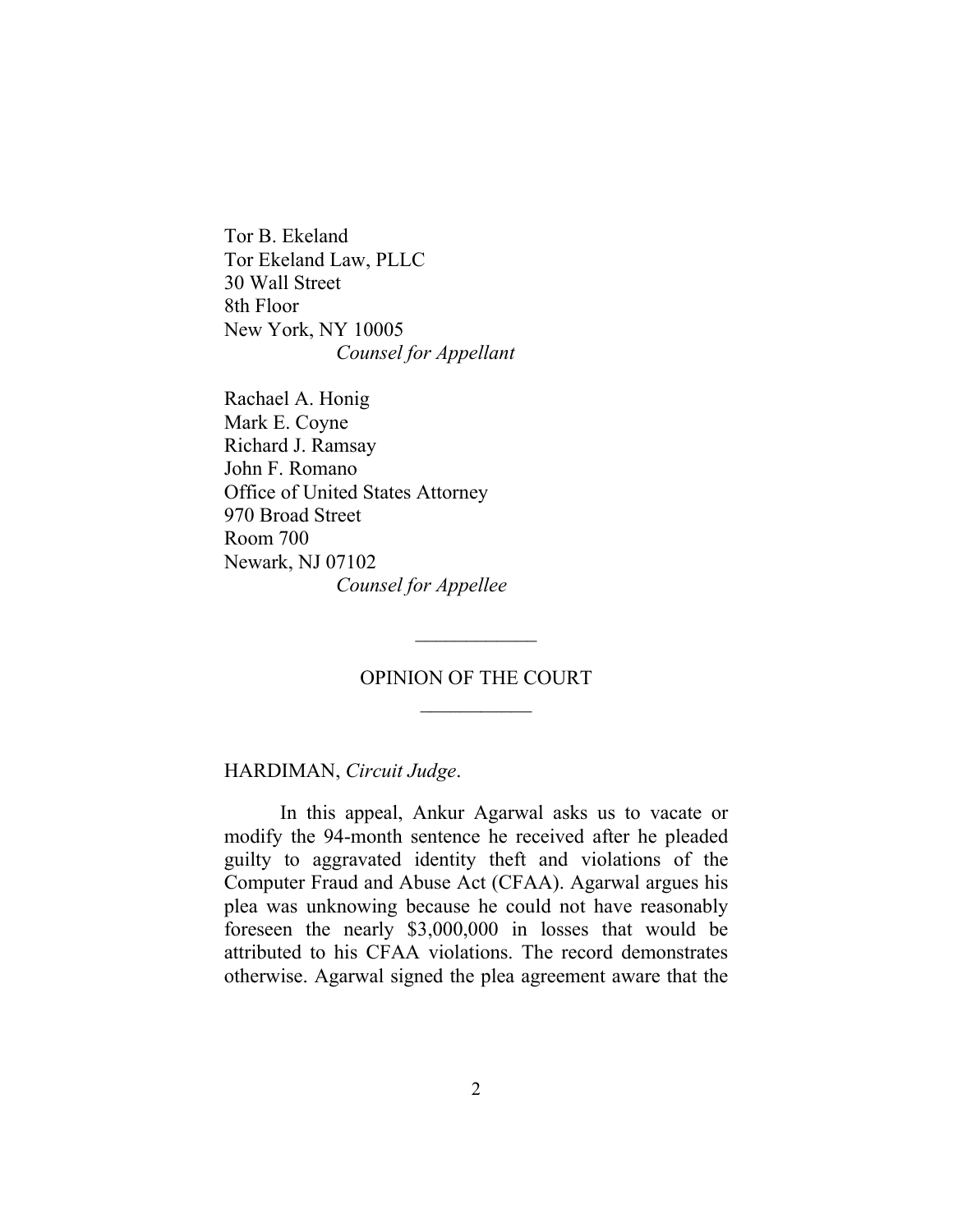loss amount was disputed and waived the right to appeal his sentence. We will affirm.

I

Agarwal was a contract network engineer and had security credentials that granted him access to the corporate offices and internal networks of several telecommunications companies. By early 2017, Agarwal's contract with two companies had ended, but his credentials remained active. For over a year, Agarwal repeatedly used his credentials without authorization to enter the companies' offices, log into their networks, and monitor their activities.

But that's not all. To maintain access to one company's internal computers, he installed key-logging software to obtain the usernames and passwords of other employees. He installed unauthorized hardware onto the company's network, which he then used to access the network remotely. And he installed computer code that enabled him to surreptitiously transfer information related to technology the company was developing. Agarwal also began using a vacant office on the company's premises without authorization. From there he accessed the company's network, studied the company's software, reviewed email, and made personal phone calls.

Agarwal also infiltrated the network of a second company. He obtained employees' login credentials and transferred information about technology the company was developing. To gain access to the company's premises, he used the personal identification information of another person and induced the company to create an access badge in that person's name.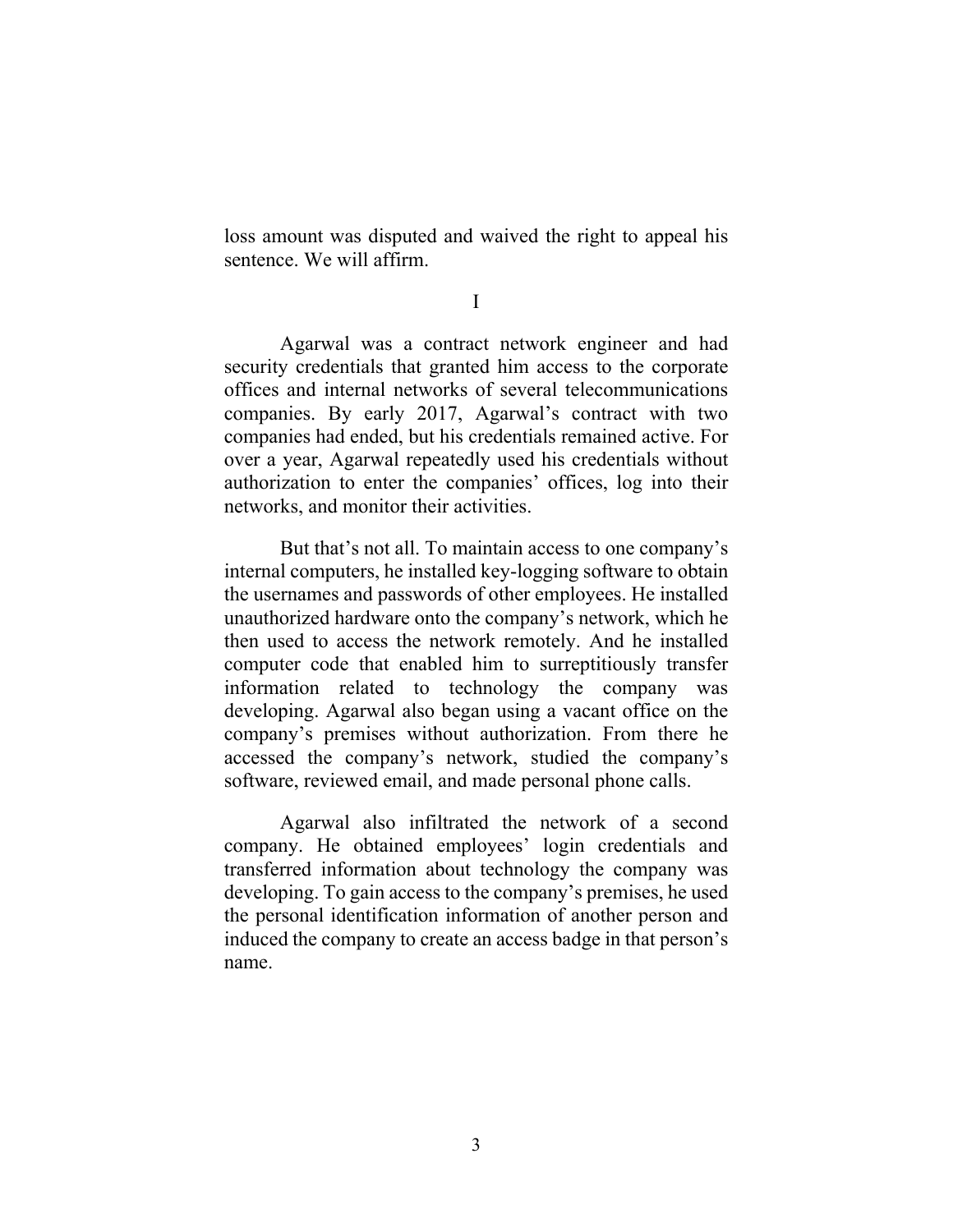The companies eventually learned of Agarwal's unauthorized activities and devoted significant resources to investigate and remediate the breaches. Cybersecurity employees reviewed months of computer logs and probed compromised email accounts to determine the extent of Agarwal's misfeasance. Company lawyers investigated the legal implications of the intrusion to determine whether trade secrets were stolen or contracts were breached. Security employees reviewed video footage and replaced equipment related to office access. And employee productivity suffered because compromised user accounts and computers were temporarily taken offline to limit further damage.

Agarwal monitored the investigations, even listening-in on a conference call during which company employees discussed their efforts to find him. In April 2018, when it became clear he would be discovered, Agarwal resorted to desperate tactics to avoid detection—donning disguises, swapping vehicles, even filing a false police report. He was eventually taken into custody and fully cooperated with law enforcement. Agarwal maintains he did not sell or otherwise financially profit from the personal or technology information he obtained.

Agarwal waived indictment and pleaded guilty to one count of aggravated identity theft, in violation of 18 U.S.C.  $§ 1028A(a)(1)$ , and two counts under the CFAA for intentionally accessing a protected computer without authorization and obtaining information valued at more than \$5,000, in violation of 18 U.S.C. §§ 1030(a)(2) and  $1030(c)(2)(B)(iii)$ . The plea agreement stated that sentencing was "within the sole discretion of the sentencing judge" and that the statutory maximum prison sentence was twelve years (five years for each CFAA violation, plus a mandatory two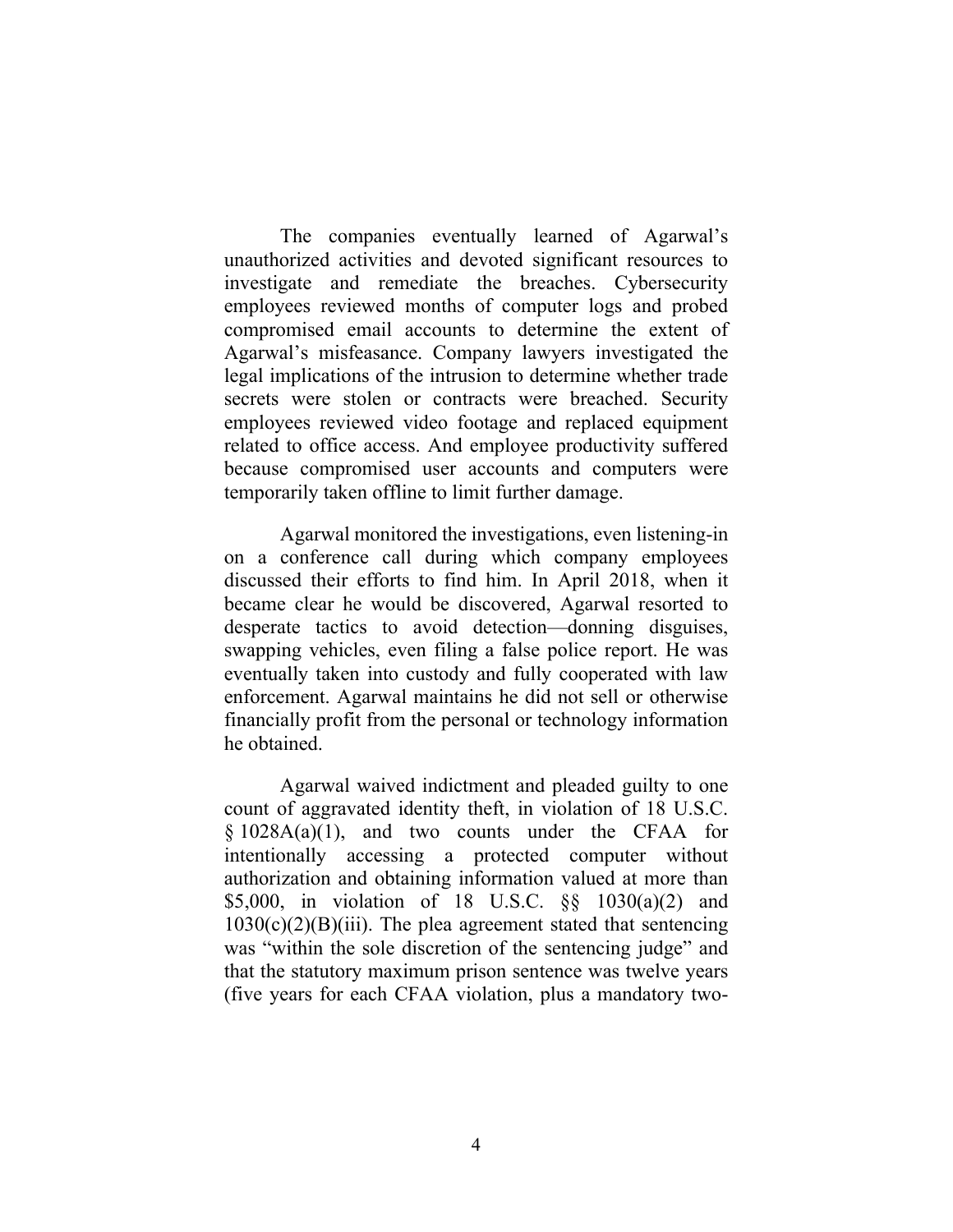year term for identity theft that could not run concurrently with the CFAA sentences). App. 41.

Under the United States Sentencing Guidelines (USSG), the recommended prison term is influenced heavily by the loss suffered by the victims. USSG  $\S 2B1.1(b)(1)$ . Accordingly, Agarwal "reserve[d] the right to take any position with respect to [the] loss amount at sentencing." App. 48. The plea agreement also provided that, so long as the District Court accepted certain factual stipulations, Agarwal "voluntarily and expressly waive[d] all right to appeal or collaterally attack his conviction, sentence, or any other matter relating to this prosecution," subject to exceptions for "the sentencing court's determination of [Agarwal's] criminal history" or if an "aspect of the sentence . . . falls outside of any applicable statutory minimum or maximum." App. 48–49.

The District Court accepted the plea after a lengthy colloquy, during which Agarwal acknowledged that, while "both [he and the government] . . . can make the arguments as to what they feel . . . is the appropriate [G]uidelines offense level, . . . [a]t the end of the day, [the court] determine[s] what that [G]uideline[s] level is," App. 67, and "that once [he] enter[ed] the plea [he] can't take it back because [he doesn't] like or agree with the sentence." App. 60.

Based on detailed documentation from the companies, the United States Probation Office in its Presentence Investigation Report (PSR) calculated the loss to be over \$3,000,000, most of which was for salary expenses for employee time spent investigating and remediating the breaches. Because the loss was greater than \$1,500,000, the resulting offense level was 27, yielding a Guidelines range of 70 to 87 months' imprisonment for the CFAA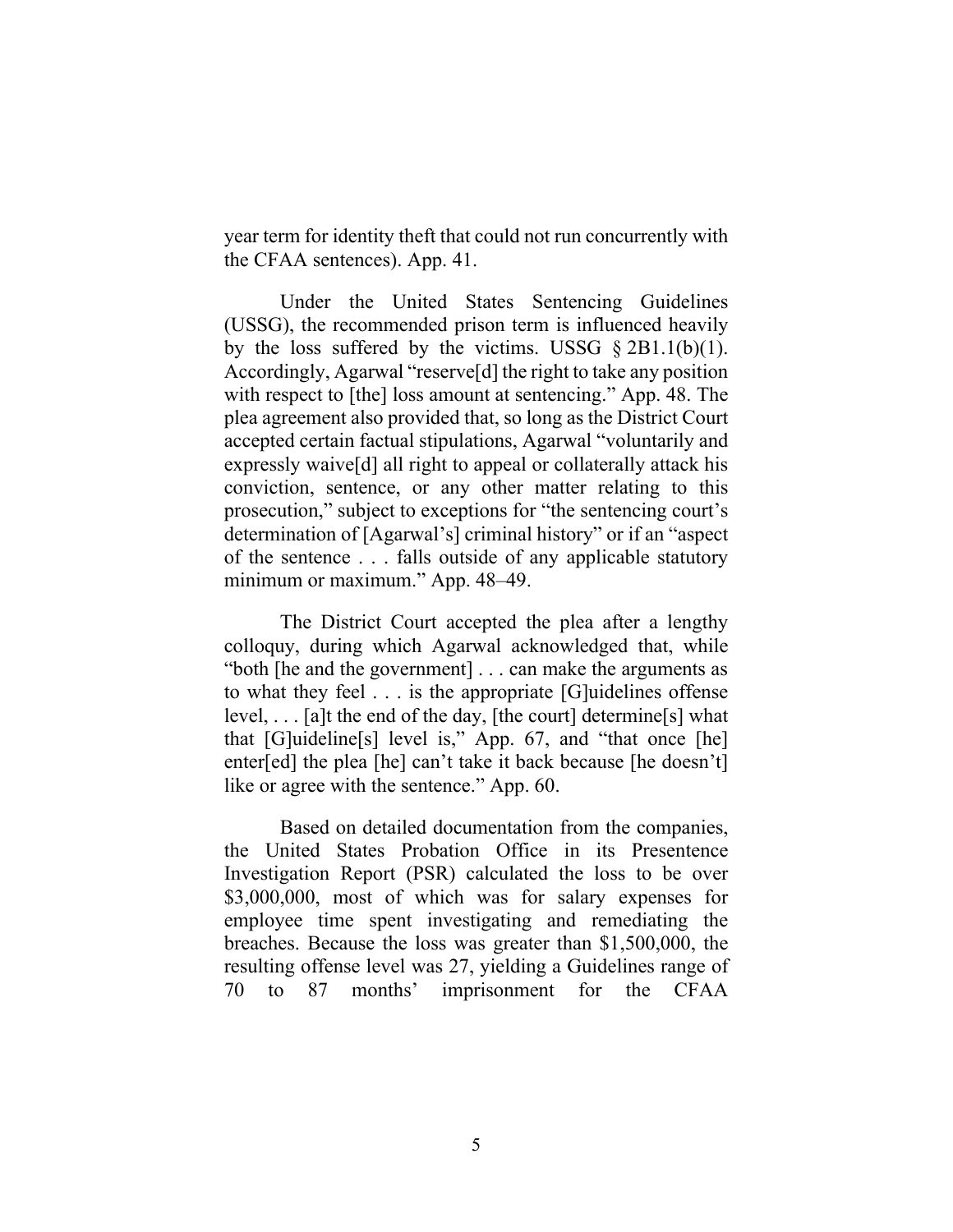violations. USSG Ch. 5, Pt. A (Sentencing Table). After receiving the PSR, Agarwal did not seek to withdraw his plea; instead, consistent with the plea agreement, he disputed the loss amount. He filed a presentencing memorandum and argued at sentencing that salaries of company employees should be excluded from the loss calculation. In his view, the actual loss was potentially less than \$550,000, which would lower the offense level by as many as four levels and reduce the upper range of the Guidelines by 30 months. *See*  USSG  $\S 2B1.1(b)(1)(G)$ –(I); USSG Ch. 5, Pt. A (Sentencing Table).

The District Court was unpersuaded by Agarwal's argument and found that the loss exceeded \$1,500,000. The Court sentenced Agarwal to 70 months' imprisonment for the CFAA violations, at the bottom of the Guidelines range. Adding the mandatory two-year sentence for aggravated identity theft resulted in a total sentence of 94 months' imprisonment. While Agarwal contested the loss amount before the District Court, he never suggested that the uncertainty in the loss calculations made his plea unknowing. He makes that argument for the first time in this appeal, requesting vacatur of his judgment and sentence, or a modification of the CFAA sentences to reflect a lower loss amount.

II

The District Court had jurisdiction under 28 U.S.C. § 3231 and we have jurisdiction under 28 U.S.C. § 1291 and 18 U.S.C. § 3742(a). The parties dispute the applicable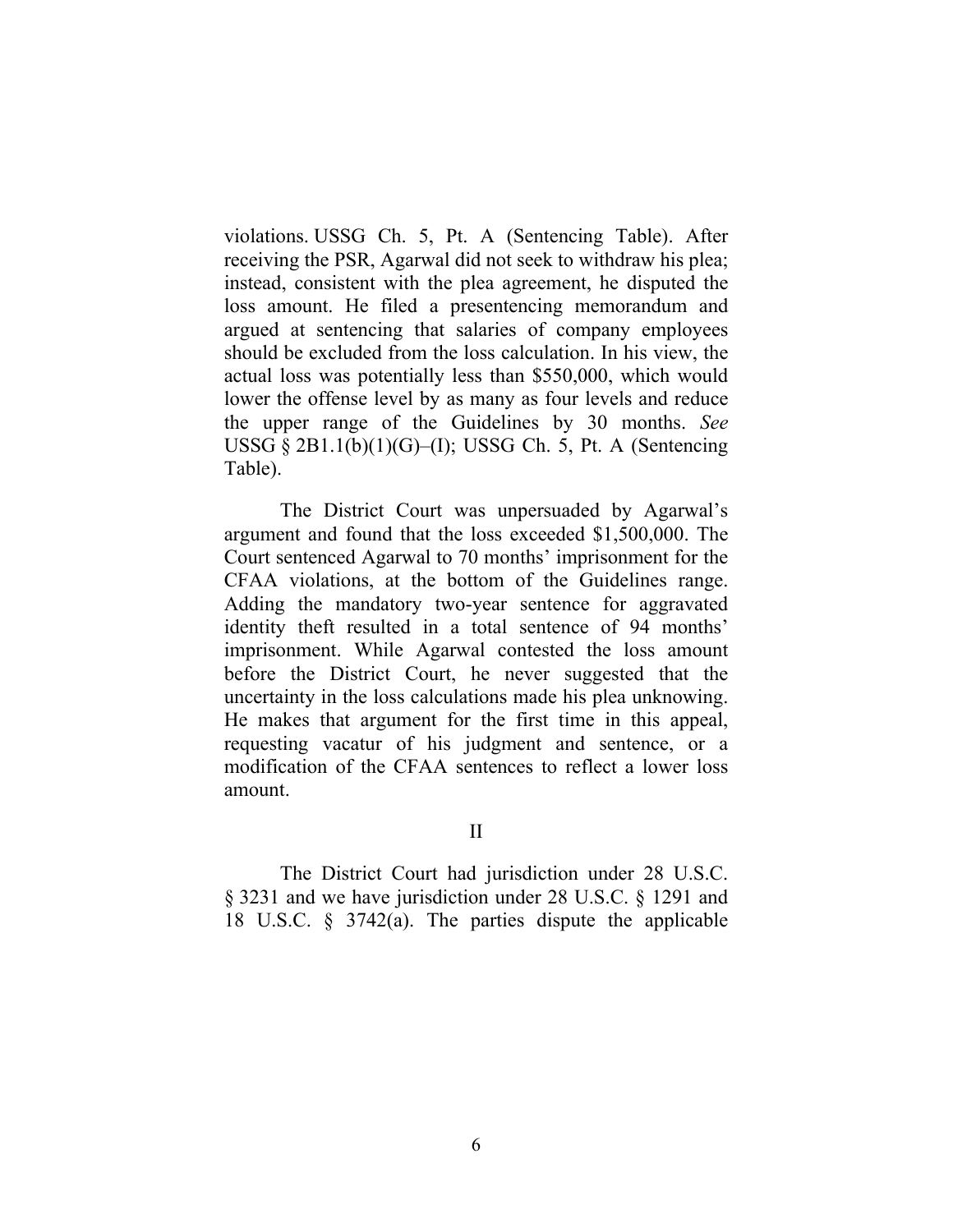standard of review where, as here, the defendant argues for the first time on appeal that his plea was unknowing.

### III

"[A] guilty plea is a grave and solemn act . . . accepted only with care and discernment." *Brady v. United States*, 397 U.S. 742, 748 (1970). Because a guilty plea is not merely "an admission of past conduct," but also a waiver of important constitutional rights, it must be knowing and voluntary. *Id.* at 748. So district courts engage the defendant in a lengthy colloquy "to ensure that he understands the law of his crime in relation to the facts of his case, as well as his rights as a criminal defendant," and has entered the plea voluntarily, free from unlawful threats or promises. *United States v. Vonn*, 535 U.S. 55, 62 (2002); Fed. R. Crim. P. 11(b).

A defendant's ability to withdraw a guilty plea wanes as the case proceeds. Before the trial court has accepted the plea, the defendant has considerable flexibility; he may withdraw the plea "for any reason or no reason." Fed. R. Crim. P. 11(d)(1). But "[o]nce a court accepts a defendant's guilty plea, the defendant is not entitled to withdraw that plea simply at his whim." *United States v. Jones*, 336 F.3d 245, 252 (3d Cir. 2003). After the trial court accepts the plea and before sentencing, a defendant must show a "fair and just reason" for withdrawal. Fed. R. Crim. P. 11(d)(2)(B); *see Jones*, 336 F.3d at 252. At this stage, the defendant bears a "substantial burden." *United States v. Siddons*, 660 F.3d 699, 703 (3d Cir. 2011) (citing *United States v. King*, 604 F.3d 125, 139 (3d Cir. 2010)). "[A] shift in defense tactics, a change of mind, or the fear of punishment are not adequate reasons" for withdrawal. *Id*. (quoting *Jones*, 336 F.3d at 252).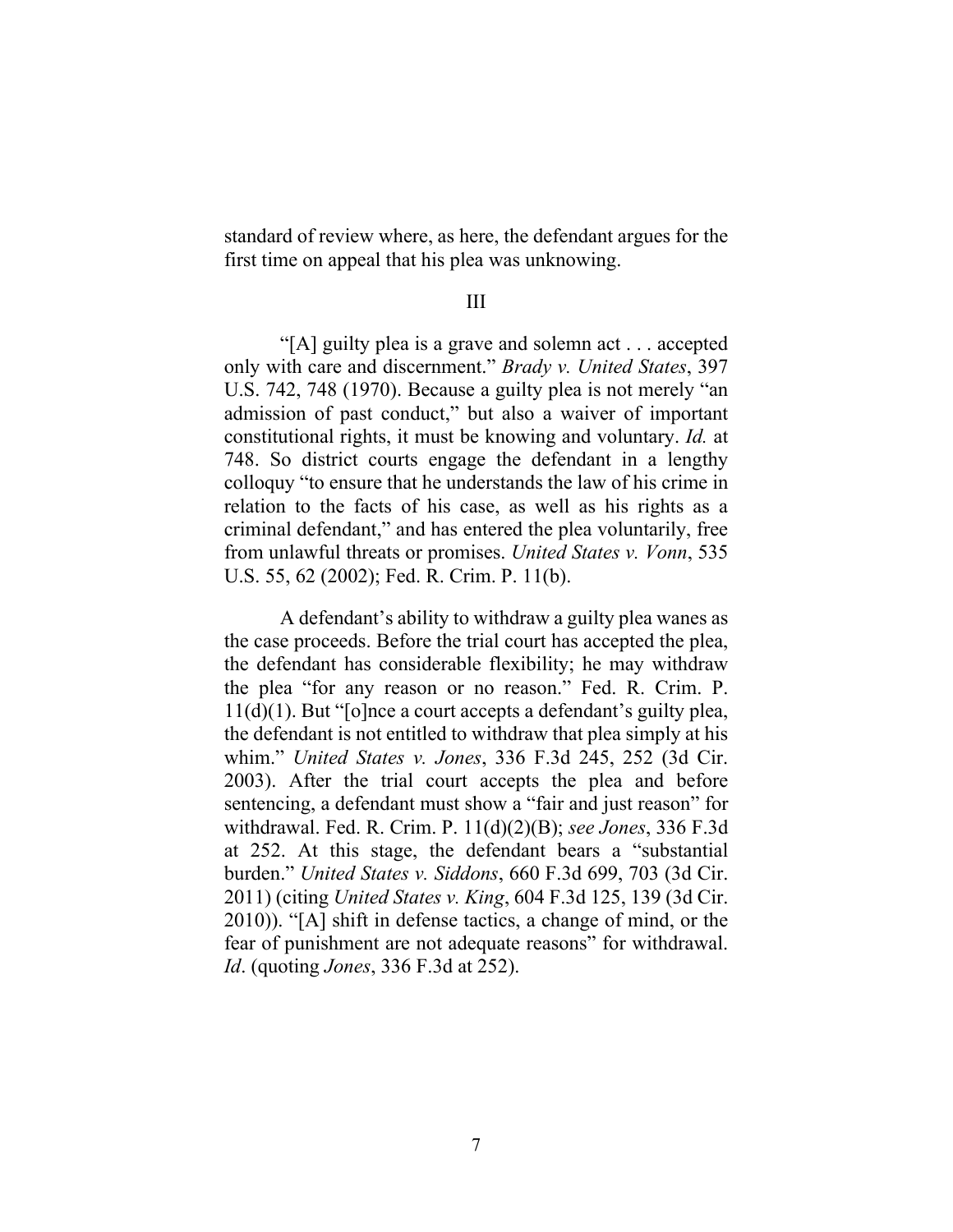After a sentence has been imposed, withdrawal becomes even harder—"the plea may be set aside only on direct appeal or collateral attack." Fed. R. Cr. P. 11(e). This rule "create[s] an incentive to file withdrawal motions before sentenc[ing], not afterward." *Vonn*, 535 U.S. at 72. And it encourages a defendant "to think through a guilty plea before [a] sentence is imposed," and "tends to separate meritorious second thoughts . . . [from] mere sour grapes over a sentence once pronounced." *Id.* Finally, it "concentrates plea litigation in the trial courts, where genuine mistakes can be corrected easily, and promotes the finality required in a system as heavily dependent on guilty pleas as ours." *Id*.

"[C]oncern with finality" has "special force with respect to convictions based on guilty pleas." *United States v. Timmreck*, 441 U.S. 780, 784 (1979).

> [I]f a plea of guilty could be retracted with ease *after* sentence, the accused might be encouraged to plead guilty to test the weight of potential punishment, and withdraw the plea if the sentence were unexpectedly severe. The result would be to undermine respect for the courts and fritter away the time and painstaking effort devoted to the sentencing process.

*United States v. Stayton*, 408 F.2d 559, 561 n.4 (3d Cir. 1969) (citation and quotation omitted). Indeed, a lesser standard risks "degrad[ing] the otherwise serious act of pleading guilty into something akin to a move in a game of chess." *United States v. Hyde*, 520 U.S. 670, 677 (1997).

The deferential standards governing appellate review of guilty plea challenges reflect our system's strong interest in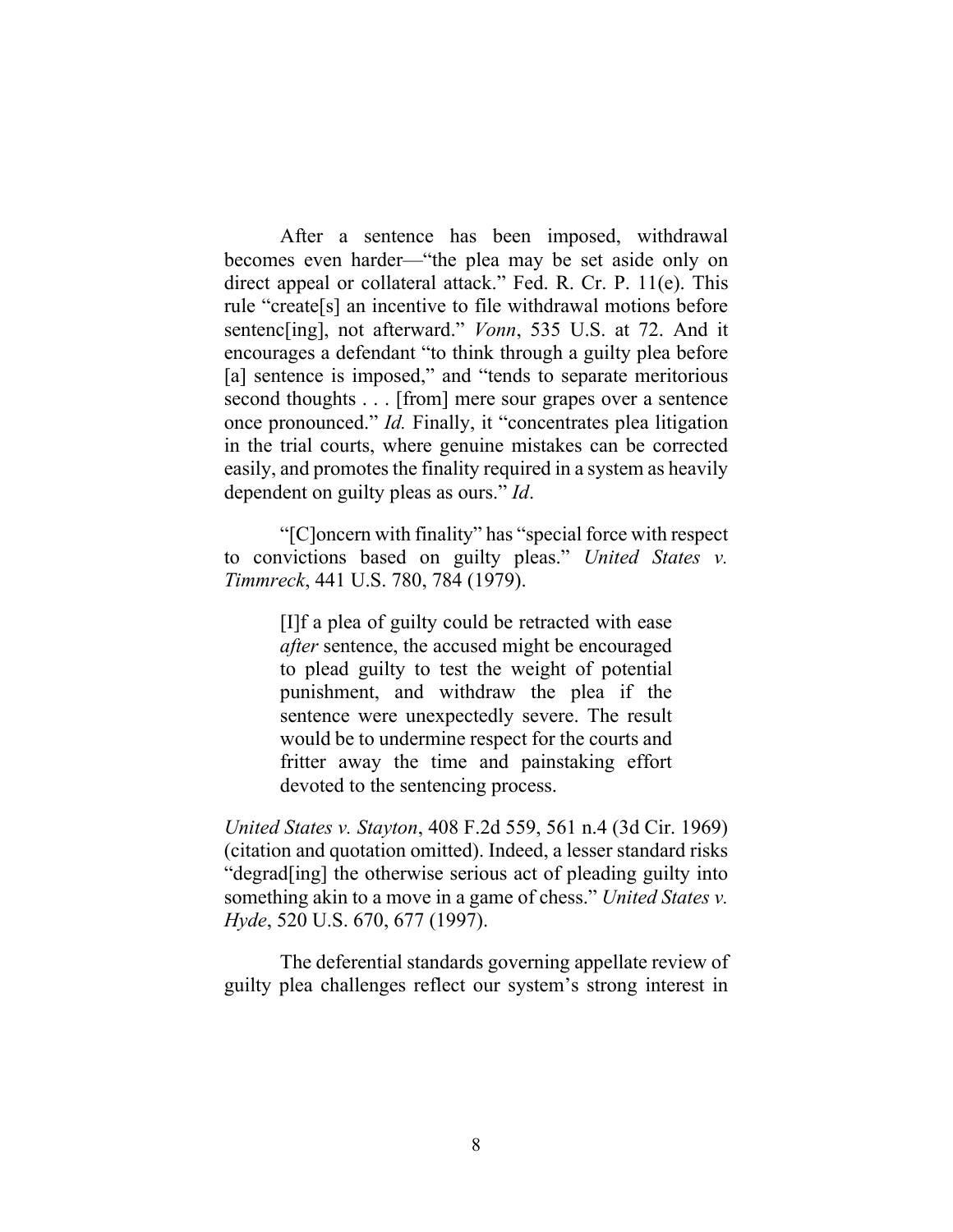finality. We review a trial court's order denying a defendant's motion to withdraw his plea for abuse of discretion. *King*, 604 F.3d at 139. And when the basis for withdrawal of the plea is an alleged defect in the Rule 11 plea colloquy, objections not made in the trial court are subject to plain error review. *United States v. Dixon*, 308 F.3d 229, 233–34 (3d Cir. 2002) (citing *Vonn*, 535 U.S. at 58–59). The silent defendant carries the burden on appeal for good reason: otherwise, "[a] defendant could simply relax and wait to see if the sentence later struck him as satisfactory; if not, his Rule 11 silence would have left him with clear but uncorrected Rule 11 error to place on the Government's shoulders." *Vonn*, 535 U.S. at 73. "[T]he value of finality requires defense counsel to be on his toes, not just the judge, and the defendant who just sits there when a mistake can be fixed cannot just sit there when he speaks up later on." *Id*.

Where, as here, the defendant challenges the validity of a guilty plea for the first time on direct appeal without alleging a Rule 11 error, we have not articulated the standard of review that applies. *See, e.g.*, *United States v. Schweitzer*, 454 F.3d 197, 202–03, 203 n.4 (3d Cir. 2006) (finding defendant's plea was knowing and voluntary without identifying the standard of review). But whether the defendant alleges a particular Rule 11 defect or claims his plea was invalid for another reason, the same interests in finality apply. We thus review Agarwal's claim that his plea was unknowing due to the uncertainty in the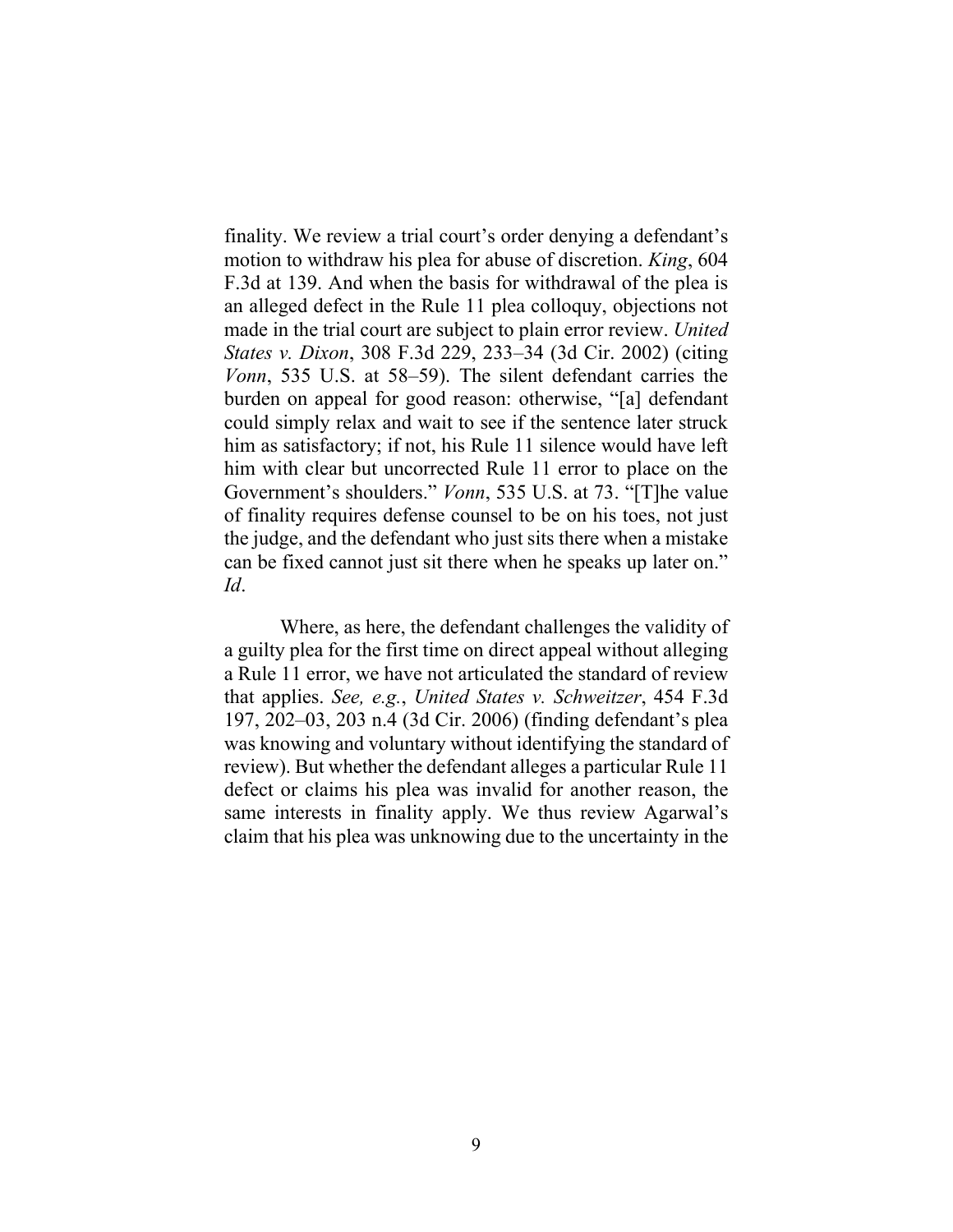loss amount—a claim he did not make before the trial court for plain error. $<sup>1</sup>$ </sup>

#### IV

Under plain error review, we have discretion to correct an error when the defendant establishes (1) the district court committed error, (2) the error is clear and obvious, and (3) the error affected the defendant's substantial rights. *Rosales-Mireles v. United States*, 138 S. Ct. 1897, 1904 (2018). If these

<sup>&</sup>lt;sup>1</sup> The Tenth Circuit has similarly applied plain error review to challenges to plea validity first made on direct appeal. *See, e.g., United States v. Vidal*, 561 F.3d 1113, 1118–19 (10th Cir. 2009) ("review[ing] for plain error" because defense "counsel never made an express objection [to the trial court] challenging the validity of [the] plea" and "never filed any motions to withdraw the plea"). Other circuits have invoked different standards, left the standard of review unspecified, or declined to entertain the challenge. *See, e.g.*, *United States v. Frye*, 402 F.3d 1123, 1126–27 (11th Cir. 2005) (reviewing "[t]he voluntariness of a guilty plea . . . *de novo*" (citation omitted)); *United States v. Glinsey*, 209 F.3d 386, 397 (5th Cir. 2000) (finding defendant's plea knowing and voluntary based on the record without specifying the standard of review); *United States v. Rodriguez-Morales*, 647 F.3d 395, 398 (1st Cir. 2011) (electing "not [to] resolve" what standard of review applies to a challenge to the validity of a guilty plea since the defendant's "claim fails under any of the applicable standards"); *United States v. Umanzor*, 617 F.3d 1053, 1060 (8th Cir. 2010) (declining to consider a challenge to the voluntariness of a plea made for the first time on direct appeal).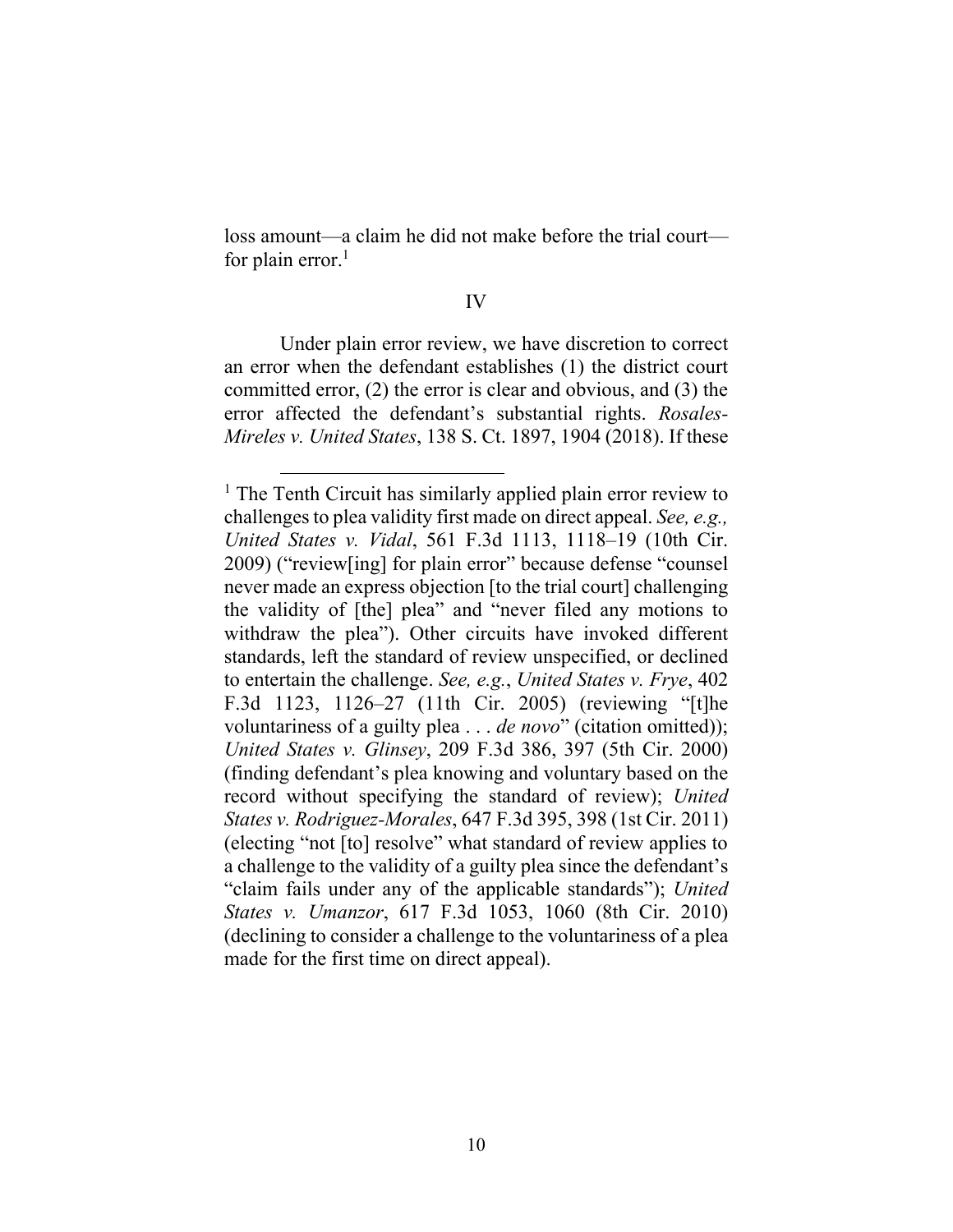conditions are met, we will correct the error if it "seriously affects the fairness, integrity or public reputation of judicial proceedings." *Id*. at 1905 (citations and quotations omitted). The record in this case shows that Agarwal's plea was made knowingly and voluntarily; Agarwal has failed to establish any error, much less one that is plain.

The unambiguous language of the plea agreement and Agarwal's responses during the plea hearing show he was aware he faced up to twelve years in prison. The plea agreement advised Agarwal that each CFAA violation "carries a statutory maximum prison sentence of five years," and the aggravated identity theft charge "carries a statutory mandatory sentence of two years[]," exposing him to up to twelve years' imprisonment. App. 41. The agreement reiterated that Agarwal's sentence was "within the sole discretion of the sentencing judge," who could impose a sentence "up to and including the statutory maximum term." *Id.* And Agarwal affirmed during the colloquy that he reviewed the plea, was aware of "the maximum penalties associated with the offenses to which he [was] entering a plea of guilty," and understood that the District Court had "the discretion to impose the sentence that [it felt was] appropriate." App. 61, 70.

By expressly "reserv[ing] the right to take any position with respect to loss amount at sentencing" in his plea agreement, Agarwal acknowledged that the crucial CFAA loss was disputed. App. 48. He told the District Court at the plea hearing that he and the Government could not "reach a conclusion on the [G]uideline[s] range, so we left it open," and affirmed his understanding that both he and the Government could "make . . . arguments as to what . . . the appropriate [G]uidelines offense level [was]," but that the final determination of the offense level was for the Court. App. 67.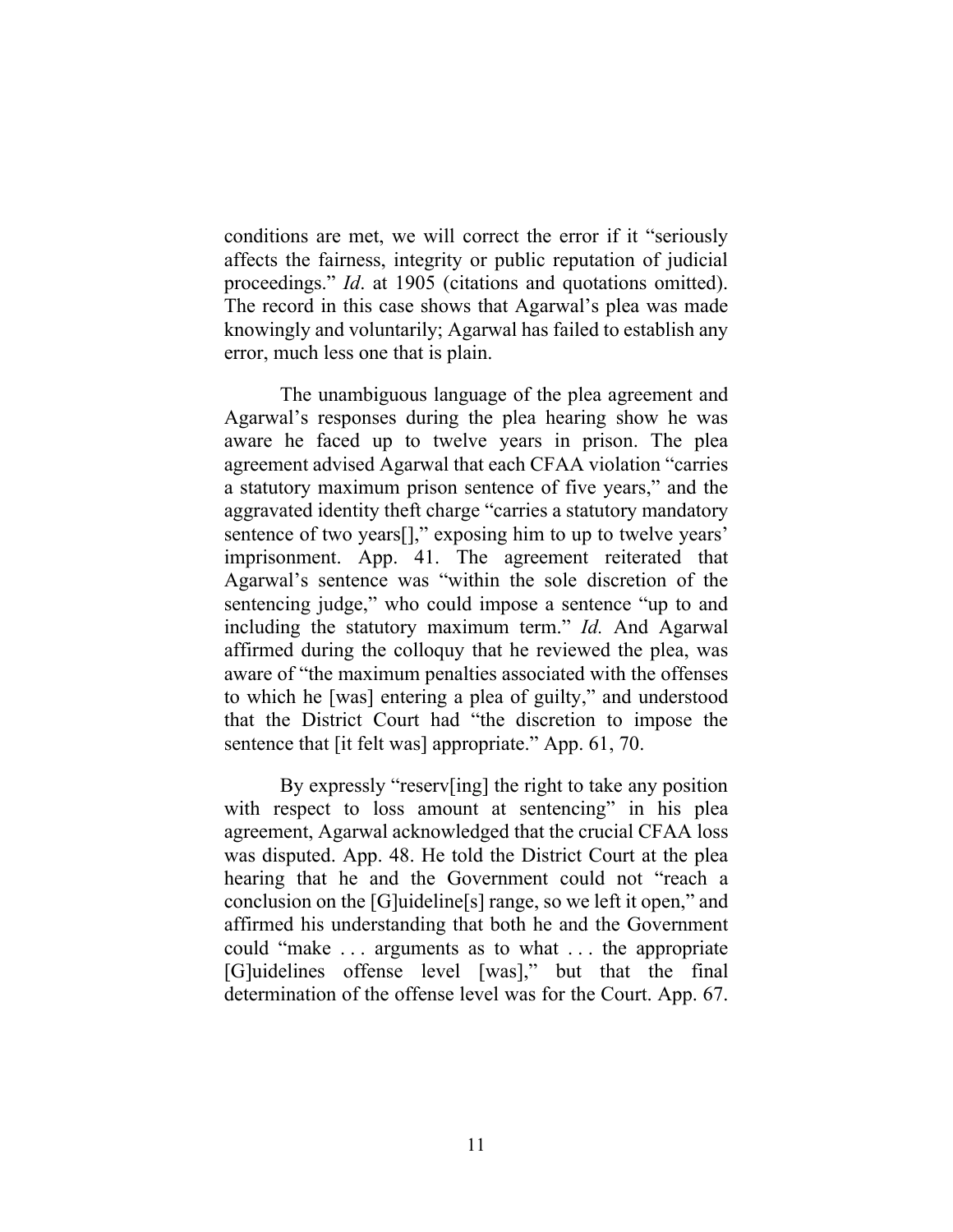Agarwal's counsel also understood the precise nature of the loss dispute—whether internal employee salaries should be included in the loss calculation—and argued in his presentencing memorandum and at sentencing that salaries should be excluded.

In sum, the fact that the District Court determined a loss—and imposed a sentence—higher than Agarwal proposed does not make his plea unknowing. "[A]ll that the law requires is that the defendant be informed of his/her exposure in pleading guilty. The law does not require that a defendant be given a reasonably accurate 'best guess' as to what his/her actual sentence will be." *United States v. Mustafa*, 238 F.3d 485, 492 n.5 (3d Cir. 2001). If Agarwal believed he had been misled after learning of the Government's loss calculations in the PSR, he could have—and should have—moved to withdraw his plea then, when he would have been required to present only a "fair and just reason" for withdrawal. *See* Fed. R. Crim. P. 11(d)(2)(B). Because he failed to do so, he cannot now persuasively argue his plea was unknowing merely because he is disappointed or surprised that the District Court credited the Government's calculations rather than his own.

V

Agarwal's fallback position is that we modify his CFAA sentences to run concurrently and reduce their length to reflect a lower loss amount. But Agarwal expressly waived his right to appeal his sentence, so long as the sentence fell within the maximum term specified. "We decline to exercise jurisdiction over the appeal where the issues on appeal fall within the scope of the waiver and the defendant knowingly and voluntarily agreed to the waiver, unless 'enforcing the waiver would work a miscarriage of justice.'" *United States v.*